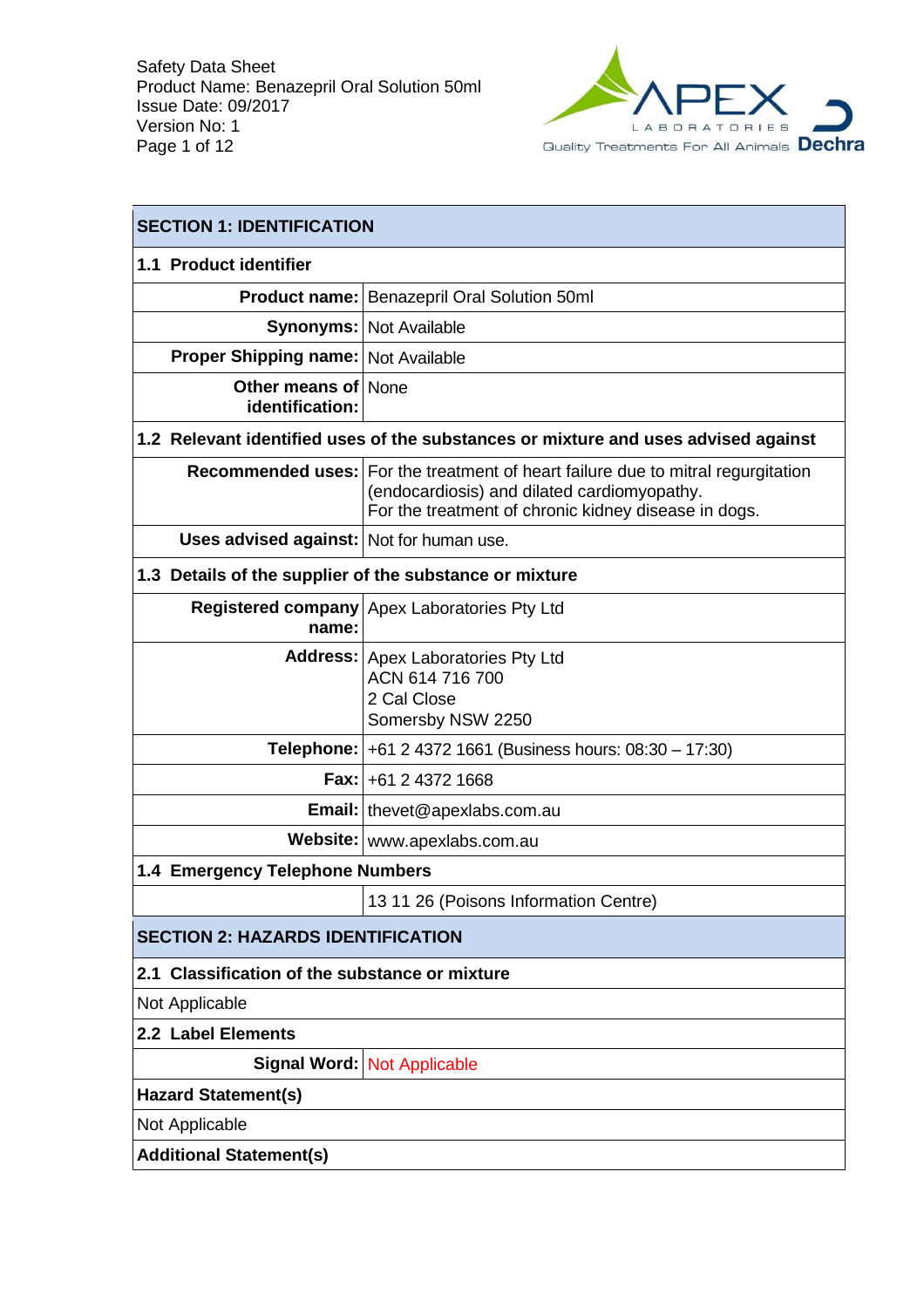

#### Not Applicable

#### **Precautionary Statement(s) Prevention:**

Not Applicable

#### **Precautionary Statement(s) Response:**

Not Applicable

#### **Precautionary Statement(s) Storage:**

Not Applicable

### **Precautionary Statement(s) Disposal:**

Not Applicable

# **2.3 Other Hazard Information**

N/a

# **SECTION 3: INFORMATION ON THE INGREDIENTS**

#### **3.1 Substances**

See section below for composition of mixtures

| 3.2 Mixtures                                                                                                                                                                    |                                                                                                                                                                                                                                                                       |                                                                                                                                                                                                                                                                   |                |  |
|---------------------------------------------------------------------------------------------------------------------------------------------------------------------------------|-----------------------------------------------------------------------------------------------------------------------------------------------------------------------------------------------------------------------------------------------------------------------|-------------------------------------------------------------------------------------------------------------------------------------------------------------------------------------------------------------------------------------------------------------------|----------------|--|
| Ingredient                                                                                                                                                                      | <b>CAS No</b>                                                                                                                                                                                                                                                         | <b>EC Number</b>                                                                                                                                                                                                                                                  | <b>Content</b> |  |
| Benazepril<br>Hydrochloride                                                                                                                                                     | 86541-74-4                                                                                                                                                                                                                                                            | Not Available                                                                                                                                                                                                                                                     | 0.5%           |  |
| Other non-hazardous<br>ingredients                                                                                                                                              | N/a                                                                                                                                                                                                                                                                   | N/a                                                                                                                                                                                                                                                               | N/a            |  |
| <b>SECTION 4: FIRST AID MEASURES</b>                                                                                                                                            |                                                                                                                                                                                                                                                                       |                                                                                                                                                                                                                                                                   |                |  |
| 4.1 Description of first aid measures                                                                                                                                           |                                                                                                                                                                                                                                                                       |                                                                                                                                                                                                                                                                   |                |  |
|                                                                                                                                                                                 | Eye contact: In case of accidental contact of the product with the eyes rinse<br>abundantly with fresh water, removing any contact lenses. Seek<br>medical attention if irritation persists, showing the package leaflet<br>or the label to the medical practitioner. |                                                                                                                                                                                                                                                                   |                |  |
|                                                                                                                                                                                 |                                                                                                                                                                                                                                                                       | Skin contact:   In case of accidental contact of the product with the skin rinse<br>abundantly with fresh water and non-abrasive soap. Seek medical<br>attention if irritation persists, showing the package leaflet or the<br>label to the medical practitioner. |                |  |
| <b>Inhalation:</b> Generally not required due to the nature and packaging of the<br>product. If concerned, remove to fresh air and seek medical<br>advice if irritation occurs. |                                                                                                                                                                                                                                                                       |                                                                                                                                                                                                                                                                   |                |  |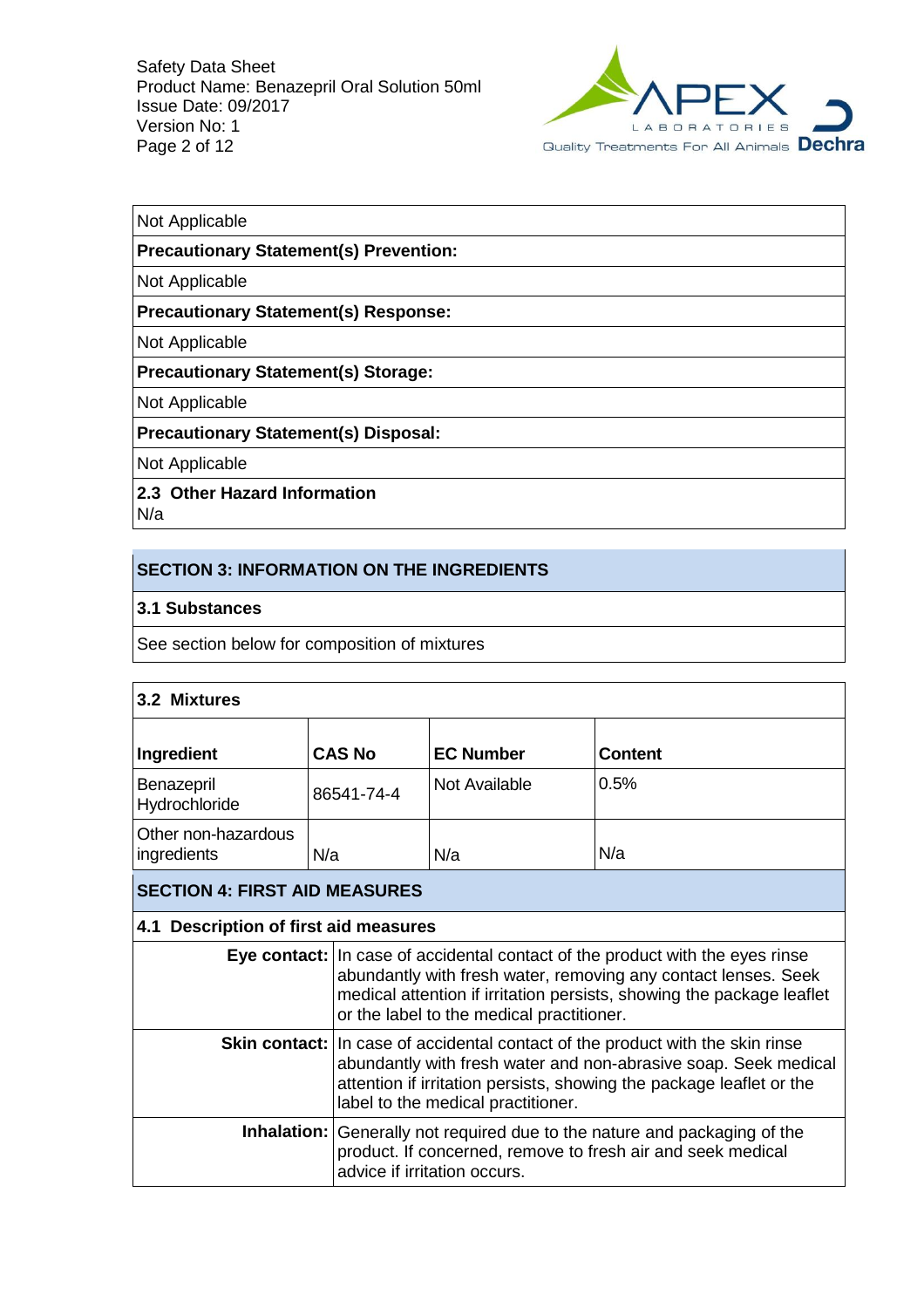

|                                                                                                                                                                                                                   | <b>Ingestion:</b> In the case of accidental oral intake, wash out mouth with<br>water. If concerned, seek medical advice and show the<br>package leaflet to the medical practitioner.                                                                   |  |
|-------------------------------------------------------------------------------------------------------------------------------------------------------------------------------------------------------------------|---------------------------------------------------------------------------------------------------------------------------------------------------------------------------------------------------------------------------------------------------------|--|
|                                                                                                                                                                                                                   | 4.2 Most important symptoms and effects, both acute and delayed                                                                                                                                                                                         |  |
| See Section 11                                                                                                                                                                                                    |                                                                                                                                                                                                                                                         |  |
| Not Available                                                                                                                                                                                                     | 4.3 Indication of immediate medical attention and special treatment needed                                                                                                                                                                              |  |
| <b>SECTION 5: FIRE FIGHTING MEASURES</b>                                                                                                                                                                          |                                                                                                                                                                                                                                                         |  |
| 5.1 Extinguishing media                                                                                                                                                                                           |                                                                                                                                                                                                                                                         |  |
|                                                                                                                                                                                                                   | <b>Suitable:</b> Dry agent, water fog, mist or spray, carbon dioxide. As<br>appropriate for surrounding area.                                                                                                                                           |  |
| <b>Unsuitable: None.</b>                                                                                                                                                                                          |                                                                                                                                                                                                                                                         |  |
|                                                                                                                                                                                                                   | 5.2 Special hazards arising from the substance or mixture                                                                                                                                                                                               |  |
| Fire incompatibility: None known                                                                                                                                                                                  |                                                                                                                                                                                                                                                         |  |
| 5.3 Special protective actions for fire-fighters:                                                                                                                                                                 |                                                                                                                                                                                                                                                         |  |
|                                                                                                                                                                                                                   | <b>Firefighting:</b> Alert Fire Brigade and tell them location and nature of hazard.<br>Cool containers with water spray.<br>Wear full breathing apparatus and self-contained breathing<br>apparatus.                                                   |  |
| Fire / explosion hazard: No known toxic hazards.                                                                                                                                                                  |                                                                                                                                                                                                                                                         |  |
|                                                                                                                                                                                                                   | Hazchem code: None allocated.                                                                                                                                                                                                                           |  |
|                                                                                                                                                                                                                   | <b>SECTION 6: ACCIDENTAL RELEASE MEASURES</b>                                                                                                                                                                                                           |  |
|                                                                                                                                                                                                                   | 6.1 Personal precautions, protective equipment and emergency procedures                                                                                                                                                                                 |  |
|                                                                                                                                                                                                                   | For information on protective equipment, see section 8.                                                                                                                                                                                                 |  |
| <b>6.2 Environmental Precautions</b>                                                                                                                                                                              |                                                                                                                                                                                                                                                         |  |
| Do not allow product to reach sewage system or any water course.<br>Inform respective authorities in case of seepage into water course or sewage system.<br>Do not allow to enter sewers/surface or ground water. |                                                                                                                                                                                                                                                         |  |
|                                                                                                                                                                                                                   | 6.3 Methods and material for containment and cleaning up                                                                                                                                                                                                |  |
|                                                                                                                                                                                                                   | Minor Spills: Spillage of the product is unlikely to be serious.<br>However, avoid contact with skin and eyes.                                                                                                                                          |  |
|                                                                                                                                                                                                                   | <b>Major Spills:</b> For large spills, take precautions to prevent entry into waterways,<br>sewers, or surface drainage systems.<br>Control personal contact with the substance, by using protective<br>equipment.<br>Avoid contact with skin and eyes. |  |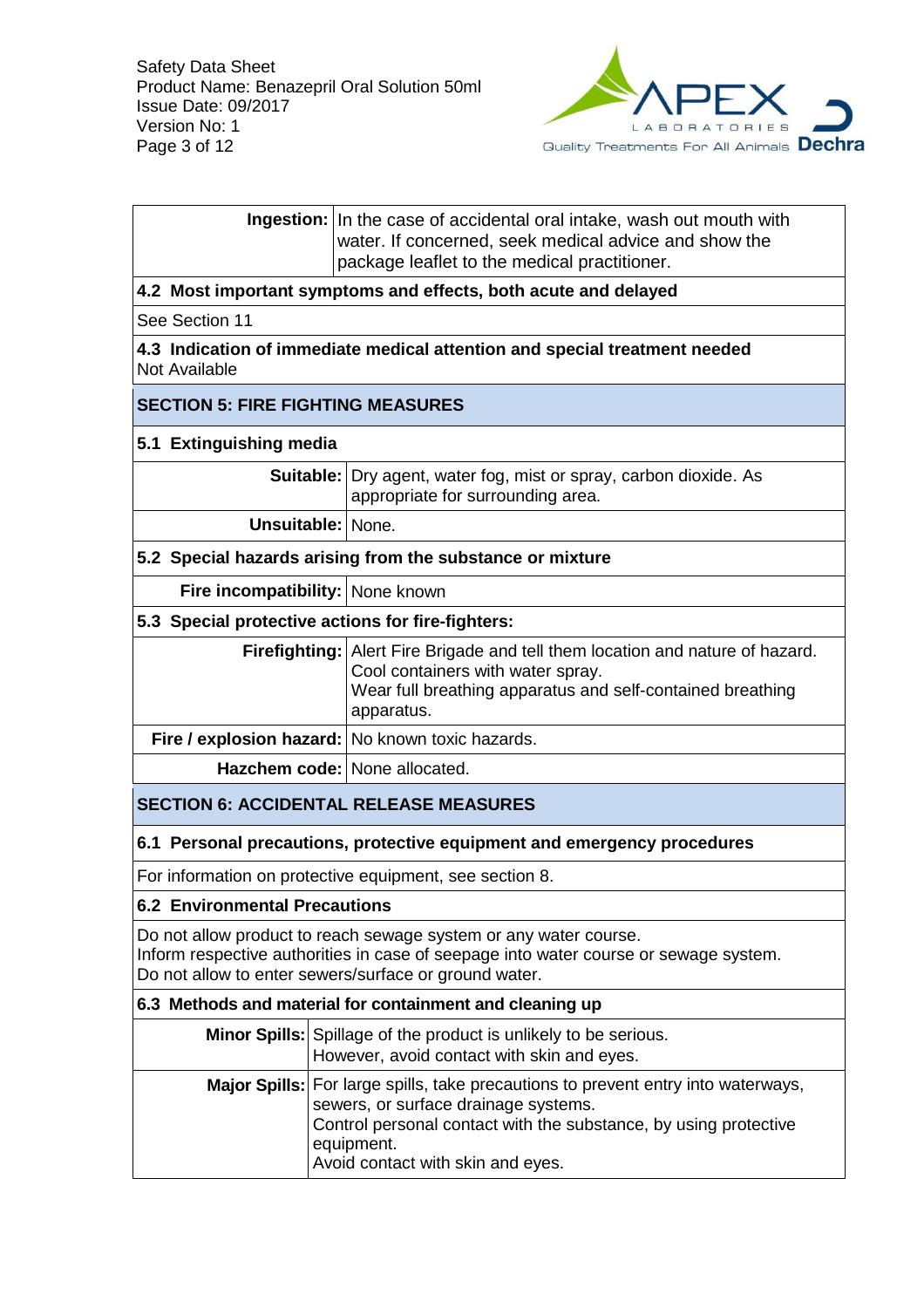

|                                                           | Collect spillage into clean, dry, labelled containers and dispose after<br>consulting appropriate authorities.                                                                                                                                                                                                                 |  |  |
|-----------------------------------------------------------|--------------------------------------------------------------------------------------------------------------------------------------------------------------------------------------------------------------------------------------------------------------------------------------------------------------------------------|--|--|
| <b>SECTION 7: HANDLING AND STORAGE</b>                    |                                                                                                                                                                                                                                                                                                                                |  |  |
|                                                           | 7.1 Precautions for safe handling                                                                                                                                                                                                                                                                                              |  |  |
|                                                           | Safe Handling:   Wear suitable protection gloves and clothing when handling the<br>product, keeping exposure to the product to a minimum.<br>Wash hands after handling the product.<br>Prohibit eating, drinking and smoking in storage and handling<br>areas.<br>Observe manufacturer's storage and handling recommendations. |  |  |
|                                                           | Other Information: Keep out of the reach and sight of children.                                                                                                                                                                                                                                                                |  |  |
|                                                           | 7.2 Conditions for safe storage, including any incompatibilities                                                                                                                                                                                                                                                               |  |  |
|                                                           | Suitable Container: Store below 30°C (room temperature).<br>Storage areas and containers should be clearly marked for drug<br>holding, protected from light, freezing or physical damage and<br>tightly sealed when not in use.                                                                                                |  |  |
| Storage incompatibility: Not available.                   |                                                                                                                                                                                                                                                                                                                                |  |  |
| 7.3 Specific end uses                                     |                                                                                                                                                                                                                                                                                                                                |  |  |
| Not available                                             |                                                                                                                                                                                                                                                                                                                                |  |  |
| <b>SECTION 8: EXPOSURE CONTROLS / PERSONAL PROTECTION</b> |                                                                                                                                                                                                                                                                                                                                |  |  |
| 8.1 Control parameters                                    |                                                                                                                                                                                                                                                                                                                                |  |  |
| <b>OCCUPATIONAL EXPOSURE LIMITS (OEL)</b>                 |                                                                                                                                                                                                                                                                                                                                |  |  |

# **INGREDIENT DATA:**

Not Available

# **EMERGENCY LIMITS:**

Not Available

| 8.2 Exposure controls |                                                                                                                                                                                                              |  |
|-----------------------|--------------------------------------------------------------------------------------------------------------------------------------------------------------------------------------------------------------|--|
|                       | <b>Appropriate engineering</b> The basic types of engineering controls are:<br>controls: Process controls which involve changing the way a job<br>activity or process is done to reduce the particular risk. |  |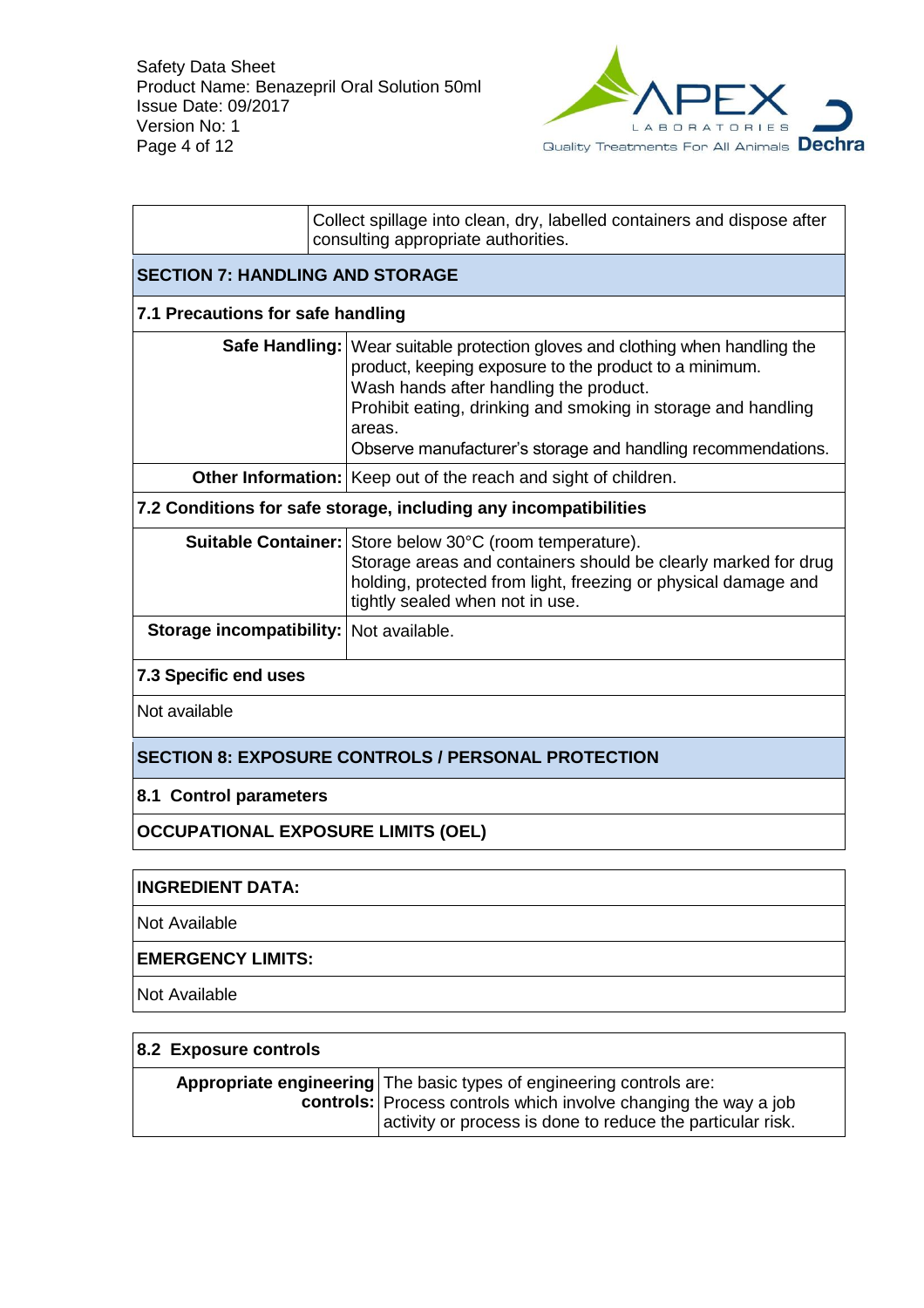

| <b>Personal protection:</b>                           |                                                                                                                                  |
|-------------------------------------------------------|----------------------------------------------------------------------------------------------------------------------------------|
| Eye and face protection:                              | No special equipment needed when handling small quantities.<br>OTHERWISE: Safety glasses with side shields / chemical<br>goggles |
|                                                       | <b>Skin protection:   See hand protection below</b>                                                                              |
|                                                       | Hands/ feet protection:   When opening the container and handling the product use<br>disposable gloves.                          |
|                                                       | Body protection:   Wear appropriate clothing                                                                                     |
|                                                       | Other protection: No special equipment needed when handling small quantities                                                     |
| Thermal hazards: Not applicable                       |                                                                                                                                  |
|                                                       | Respiratory protection:   Not required under normal conditions of use.                                                           |
| 8.3 Environmental exposure controls<br>See Section 12 |                                                                                                                                  |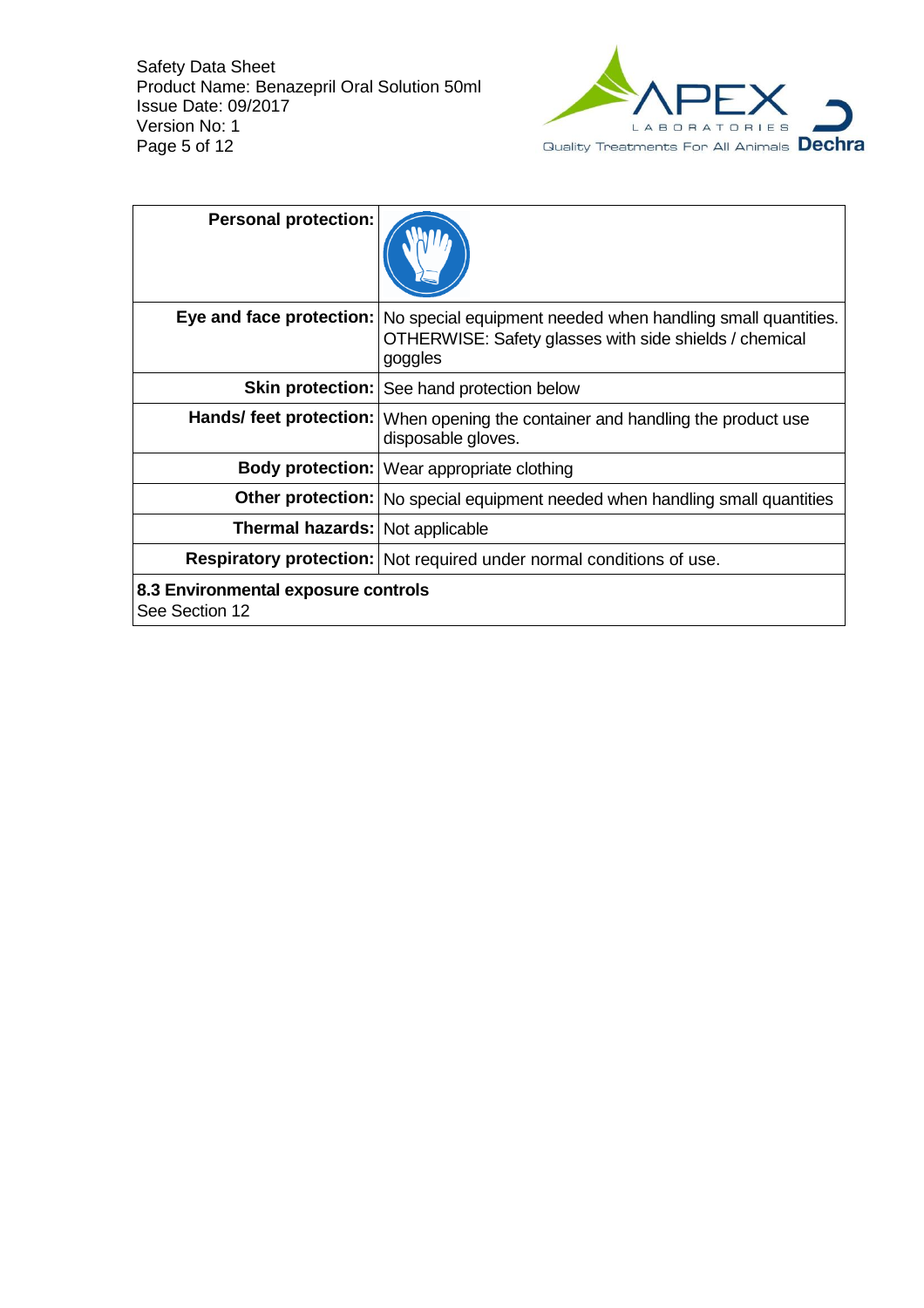

## **SECTION 9: PHYSICAL AND CHEMICAL PROPERTIES**

#### **9.1 Information on basic physical and chemical properties**

**Appearance:** Benazepril Hydrochloride: White or almost white, hydroscopic, crystalline powder **Physical state:** Solution **Odour:** Not available **Odour Threshold:** Not available **pH (as supplied):** Not available **Melting point / freezing point (degrees C):** Not available **Initial boiling point and boiling range:** Not available **Flash Point:** Not available **Evaporation rate:** Not available **Flammability:** Not available **Upper/lower flammability or explosive limits:** Not available **Vapour pressure:** Not available **Relative Density (at degrees C):** Not available **Specific gravity/density:** Not available **Solubility in water and solvents (mg/l):** Benazepril Hydrochloride slightly soluble in water **Vapour density:** Not available **Auto ignition temperature (degrees C):** Not available **Decomposition temperature (degrees C):** Not available **Viscosity: (degrees C):** Not available **Explosive properties:** Not available **Oxidising properties:** Not available **Partition Coefficient:** Not available **Molecular weight:** Not available **Taste:** Not available **Surface tension:** Not available **Volative component:** Not available **Gas group:** Not available **pH as a solution:** Not available **VOC g/L:** Not available **9.2 Other information**

Not Available

| <b>10: REACTIVITY AND STABILITITY</b>       |                                                                                                                        |  |
|---------------------------------------------|------------------------------------------------------------------------------------------------------------------------|--|
| 10.1 Reactivity:                            | See Section 7                                                                                                          |  |
| 10.2 Chemical stability:                    | Product is stable under normal ambient and anticipated storage<br>and handling conditions of temperature and pressure. |  |
| 10.3 Possibility of<br>hazardous reactions: | Stable under normal temperatures and conditions.                                                                       |  |
| <b>10.4 Conditions to avoid:</b>            | No conditions to avoid other than extreme heat.                                                                        |  |
| 10.5 Incompatible<br>materials:             | No data available.                                                                                                     |  |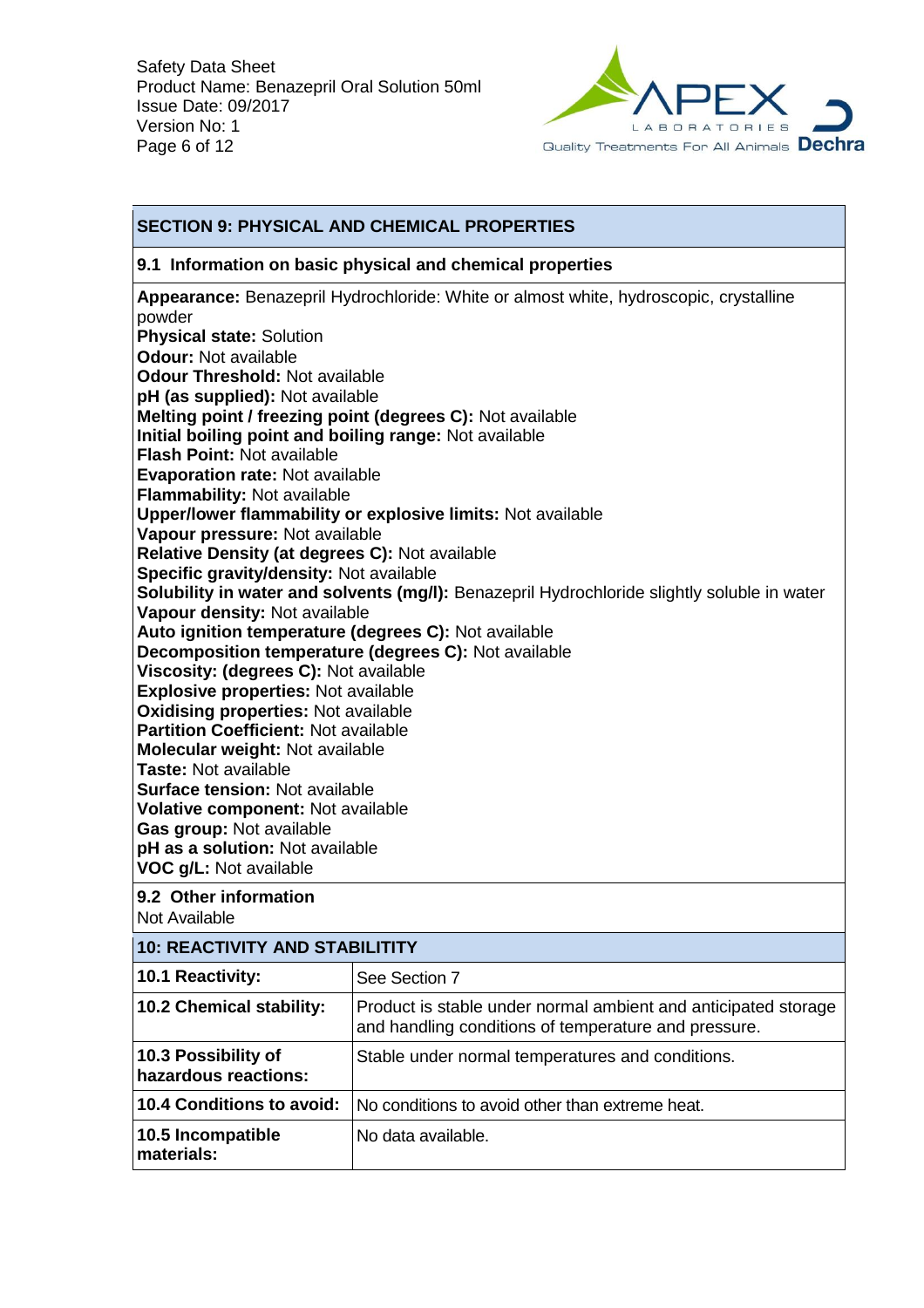

| 10.6 Hazardous<br>decomposition:                   | No known decomposition products. |                                                                       |                                                                                      |  |
|----------------------------------------------------|----------------------------------|-----------------------------------------------------------------------|--------------------------------------------------------------------------------------|--|
| <b>SECTION 11: TOXICOLOGICAL INFORMATION</b>       |                                  |                                                                       |                                                                                      |  |
| 131 126                                            |                                  |                                                                       | If poisoning occurs, contact a doctor or Poisons Information Centre. Phone Australia |  |
|                                                    |                                  | <b>Inhalation:</b> Not expected to irritation the respiratory system. |                                                                                      |  |
|                                                    |                                  | Ingestion: Not expected to be toxic when ingested.                    |                                                                                      |  |
|                                                    |                                  | Skin contact:   May irritate the skin in some persons.                |                                                                                      |  |
|                                                    |                                  | Eye contact: May irritate the eyes in some persons.                   |                                                                                      |  |
|                                                    |                                  | Chronic: Repeated exposure may cause allergic reactions.              |                                                                                      |  |
| <b>Benazepril Acute toxicity</b><br>Hydrochloride: |                                  |                                                                       | <b>Irritation</b>                                                                    |  |
|                                                    |                                  | Oral (rat) $LD_{50}$ : >5000 mg/kg                                    | <b>Not Available</b>                                                                 |  |
| <b>Skin corrosion/irritation:</b>                  |                                  |                                                                       |                                                                                      |  |
| May irritate the skin.                             |                                  |                                                                       |                                                                                      |  |
| Serious eye damage/irritation:                     |                                  |                                                                       |                                                                                      |  |
|                                                    |                                  | Not expected to cause serious eye damage/irritation.                  |                                                                                      |  |
| <b>Respiratory or skin sensitization:</b>          |                                  |                                                                       |                                                                                      |  |
| Not expected to be a skin sensitizer.              |                                  |                                                                       |                                                                                      |  |
| Germ cell mutagenicity:                            |                                  |                                                                       |                                                                                      |  |
| Not expected to be mutagenic.                      |                                  |                                                                       |                                                                                      |  |
| Carcinogenicity:                                   |                                  |                                                                       |                                                                                      |  |
| Not expected to be carcinogenic.                   |                                  |                                                                       |                                                                                      |  |
| <b>Reproductive toxicity:</b>                      |                                  |                                                                       |                                                                                      |  |
| Not expected to have reproductive toxicity.        |                                  |                                                                       |                                                                                      |  |
| <b>STOT - single exposure:</b>                     |                                  |                                                                       |                                                                                      |  |
| Not available                                      |                                  |                                                                       |                                                                                      |  |
| <b>STOT-repeated exposure:</b>                     |                                  |                                                                       |                                                                                      |  |
| Not available                                      |                                  |                                                                       |                                                                                      |  |
| <b>Aspiration hazard:</b>                          |                                  |                                                                       |                                                                                      |  |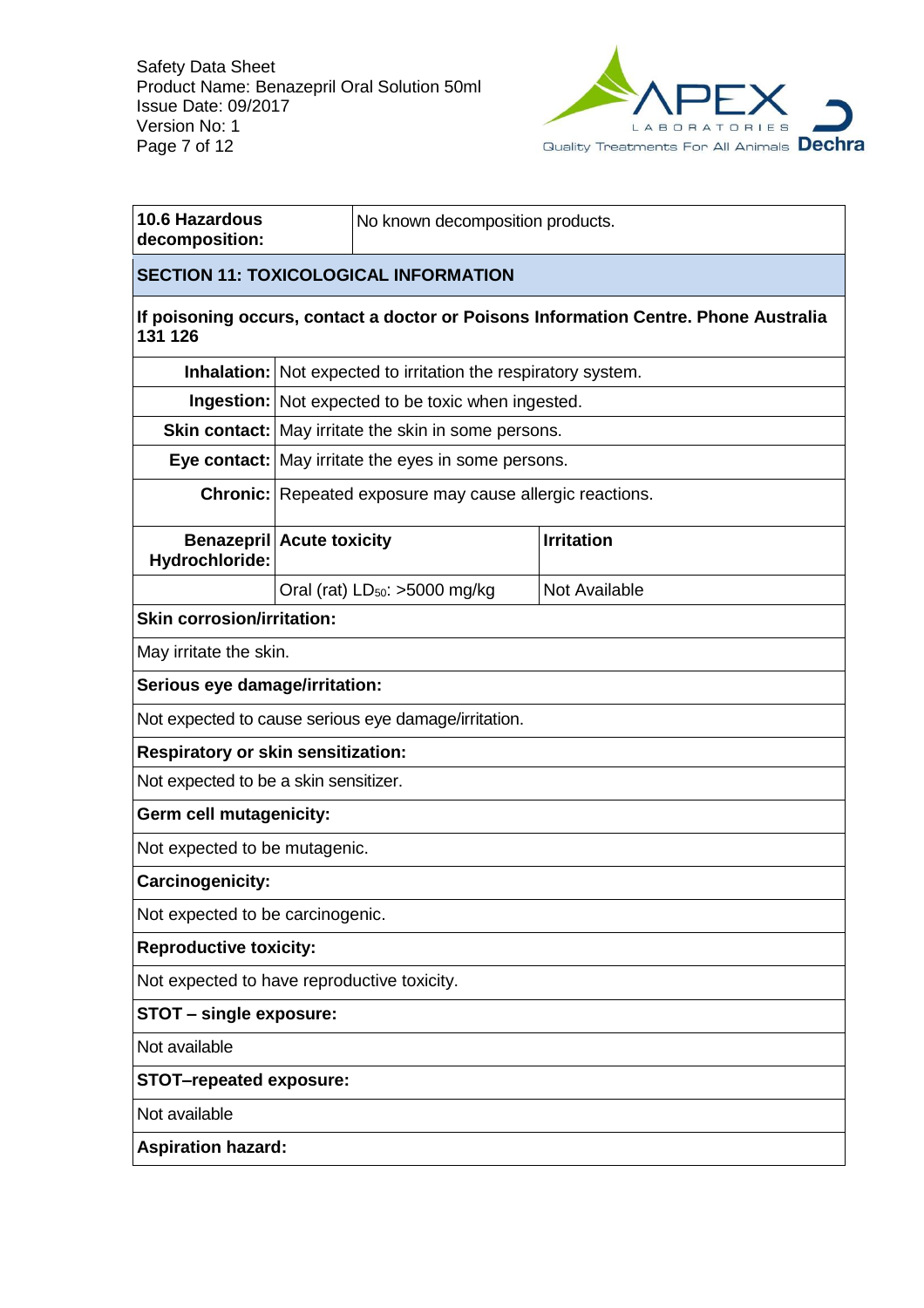

Not available

# **SECTION 12: ECOLOGICAL INFORMATION**

# **12.1 Toxicity**

No data available

### **12.2 Persistence and degradability**

No data available

### **12.3 Bioaccumulative potential**

No data available

## **12.4 Mobility in Soil**

No data available

## **12.5 Other adverse effects**

Not Available

| <b>SECTION 13: DISPOSAL CONSIDERATIONS</b> |                                                                                                                                                                                                                                                 |  |
|--------------------------------------------|-------------------------------------------------------------------------------------------------------------------------------------------------------------------------------------------------------------------------------------------------|--|
| 13.1 Waste treatment methods               |                                                                                                                                                                                                                                                 |  |
|                                            | <b>Product /</b> Empty containers may be recycled or sent to a commercial waste<br><b>packaging</b> disposal site. Unused product should be suitable for landfill; however,<br>disposal:   contact the relevant local Waste Disposal Authority. |  |
|                                            | Any unused veterinary medicinal product or waste material derived from<br>such veterinary medicinal products should be disposed of in accordance<br>with national requirements.                                                                 |  |
|                                            | Legislation addressing waste disposal requirements may differ by<br>country, state and/ or territory. Each user must refer to laws operating in<br>their area.                                                                                  |  |
| <b>Options:</b>                            | Waste Treatment   Do not dispose into sewers or waterways                                                                                                                                                                                       |  |
| <b>Options:</b>                            | Sewage Disposal   Do not dispose into sewers or waterways                                                                                                                                                                                       |  |
| <b>SECTION 14: TRANSPORT INFORMATION</b>   |                                                                                                                                                                                                                                                 |  |
| Labels required:                           | None                                                                                                                                                                                                                                            |  |
| Marine pollutant: NO                       |                                                                                                                                                                                                                                                 |  |
| Hazchem: N/a                               |                                                                                                                                                                                                                                                 |  |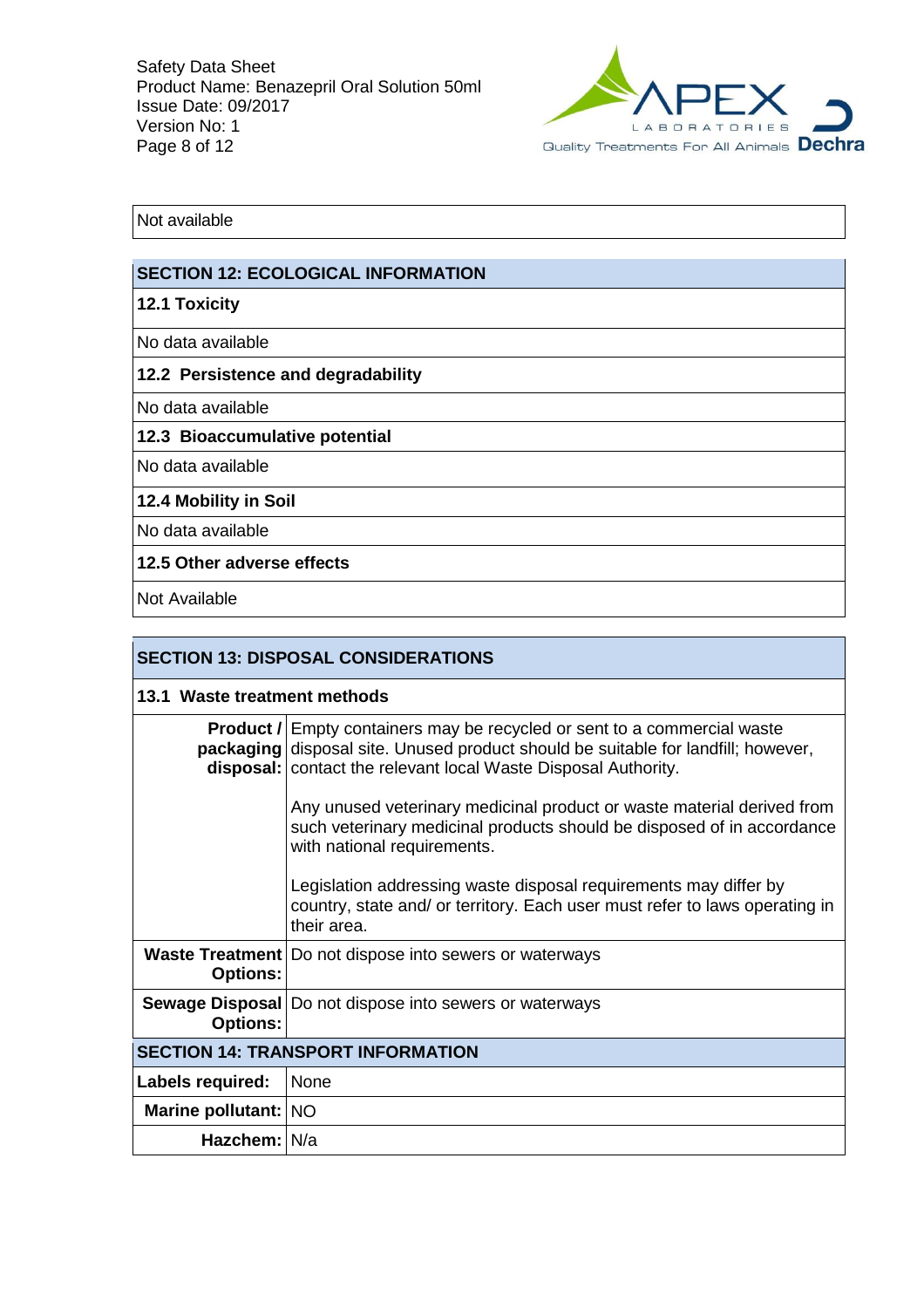

| <b>Land transport (ADG):</b>               |                          |     |  |  |
|--------------------------------------------|--------------------------|-----|--|--|
| 14.1 UN Number N/a                         |                          |     |  |  |
| 14.2 UN Proper N/a<br><b>Shipping Name</b> |                          |     |  |  |
| 14.3 Transport   Class                     |                          | N/a |  |  |
| hazard class(es)                           | Sub risk                 | N/a |  |  |
| 14.4 Packing group N/a                     |                          |     |  |  |
| 14.5 Environmental N/a<br>hazards          |                          |     |  |  |
| 14.6 Special<br>precautions for            | Special provisions   N/a |     |  |  |
| user                                       | Classification code N/a  |     |  |  |
|                                            | Hazard Label N/a         |     |  |  |
|                                            | Special provisions N/a   |     |  |  |
|                                            | Limited quantity   N/a   |     |  |  |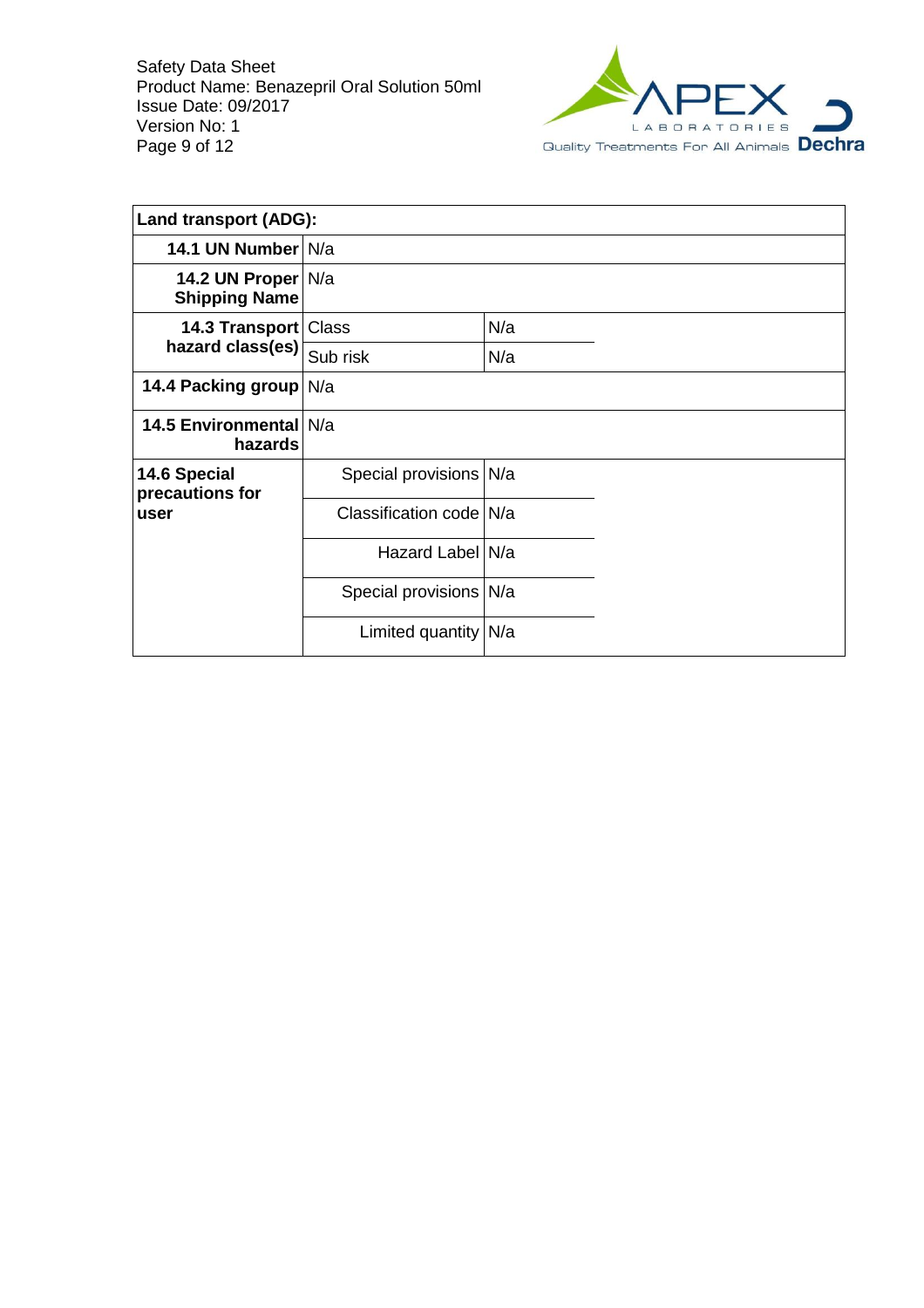

| Air transport (IATA / ICAO):               |                                                                 |     |  |
|--------------------------------------------|-----------------------------------------------------------------|-----|--|
| 14.1 UN Number N/a                         |                                                                 |     |  |
| 14.2 UN Proper N/a<br><b>Shipping Name</b> |                                                                 |     |  |
| <b>14.3 Transport</b>                      | ICAO/IATA Class N/a                                             |     |  |
| hazard class(es)                           | ICAO / IATA Sub risk N/a                                        |     |  |
|                                            | ERG Code N/a                                                    |     |  |
| 14.4 Packing group N/a                     |                                                                 |     |  |
| 14.5 Environmental N/a<br>hazards          |                                                                 |     |  |
|                                            | <b>14.6 Special</b> Special provisions                          | N/a |  |
| precautions for<br>user                    | Cargo only packing<br>instructions                              | N/a |  |
|                                            | Cargo only maximum<br>qty/pack                                  | N/a |  |
|                                            | Passenger and cargo<br>packaging instructions                   | N/a |  |
|                                            | Passenger and cargo<br>maximum qty/pack                         | N/a |  |
|                                            | Passenger and cargo<br>limited quantity<br>packing instructions | N/a |  |
|                                            | Passenger and cargo<br>limited maximum<br>qty/pack              | N/a |  |
| Sea transport (IMDG / IMO):                |                                                                 |     |  |
| 14.1 UN Number N/a                         |                                                                 |     |  |
| 14.2 UN Proper N/a<br><b>Shipping Name</b> |                                                                 |     |  |
| 14.3 Transport                             | IMDG Class N/a                                                  |     |  |
| hazard class(es)                           | IMDG Sub risk N/a                                               |     |  |
| 14.4 Packing group N/a                     |                                                                 |     |  |
| <b>14.5 Environmental</b><br>hazards       | N/a                                                             |     |  |
| 14.6 Special                               | <b>EMS Number</b>                                               | N/a |  |
| precautions for<br>user                    | Special provisions                                              | N/a |  |
|                                            | Limited quantities<br>N/a                                       |     |  |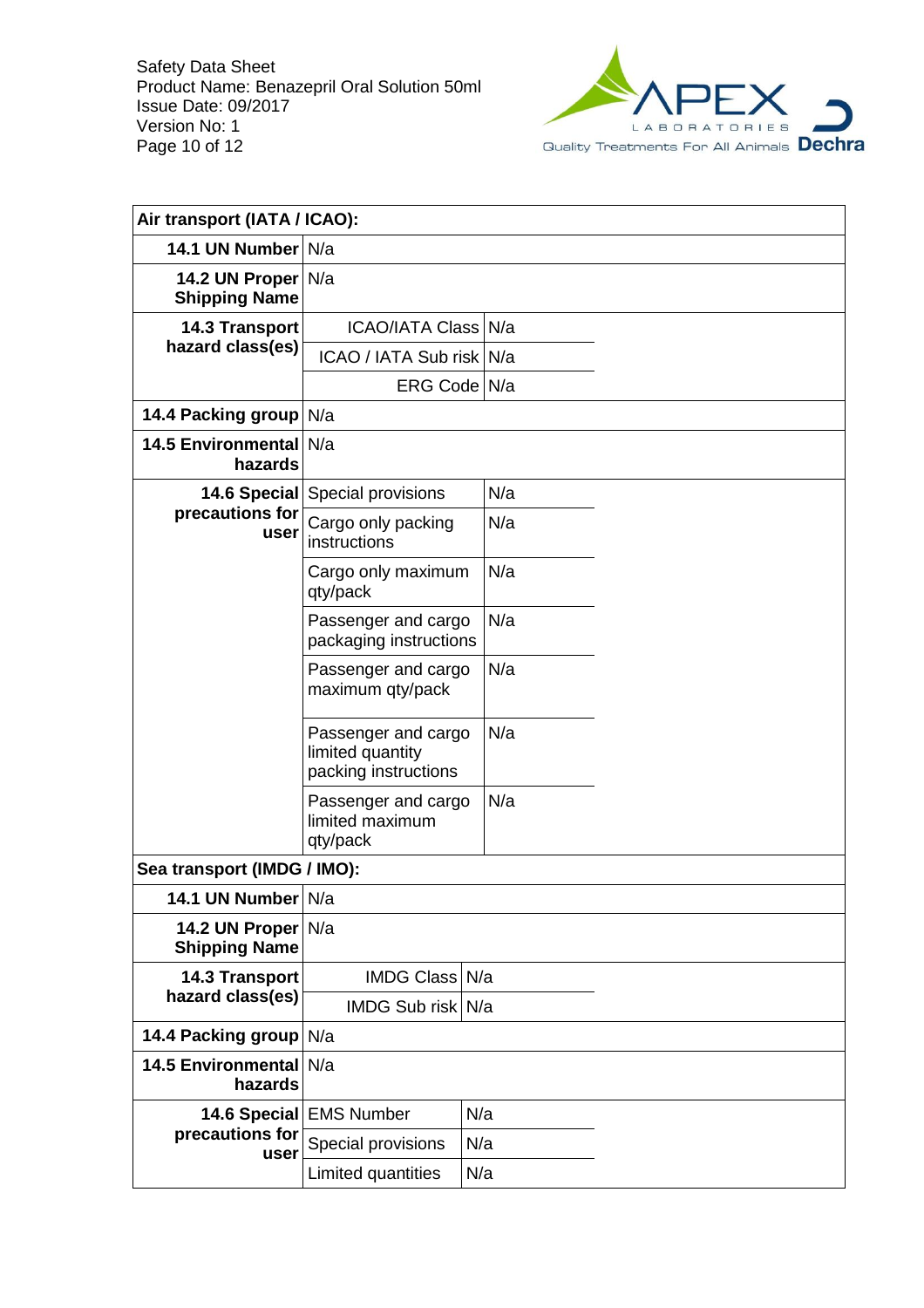

## **SECTION 15: REGULATORY INFORMATION**

**15.1 Safety, health and environmental regulations / legislation specific for the substance or mixture**

Australian Pesticides & Veterinary Medicines Authority (APVMA) Approval No.: 80867

| <b>Poison Schedule</b>      | Classified as a Schedule 4 (S4) Standard for the Uniform Scheduling of<br>Medicines and Poisons (SUSMP).                                                                                                                                                                         |
|-----------------------------|----------------------------------------------------------------------------------------------------------------------------------------------------------------------------------------------------------------------------------------------------------------------------------|
| <b>Classifications</b>      | Safework Australia criteria is based on the Globally Harmonised<br>System (GHS) of Classification and Labelling of Chemicals.<br>The classifications and phrases listed below are based on the<br>Approved Criteria for Classifying Hazardous Substances [NOHSC:<br>1008(2004)]. |
| <b>Hazard codes</b>         | Not Applicable                                                                                                                                                                                                                                                                   |
| <b>Risk phrases</b>         | Not Applicable                                                                                                                                                                                                                                                                   |
| <b>Safety phrases</b>       | Not Applicable                                                                                                                                                                                                                                                                   |
| <b>Inventory listing(s)</b> | <b>AUSTRALIA: AICS (Australian Inventory of Chemical Substances)</b><br>All components are listed on AICS, or are exempt.                                                                                                                                                        |

## **SECTION 16: OTHER INFORMATION**

### **WORKPLACE CONTROLS AND PRACTICES:**

Unless a less toxic chemical can be substituted for a hazardous substance, ENGINEERING CONTROLS are the most effective way of reducing exposure.

The best protection is to enclose operations and/or provide local exhaust ventilation at the site of chemical release. Isolating operations can also reduce exposure. Using respirators or protective equipment is less effective than the controls mentioned above, but is sometimes necessary.

### **PERSONAL PROTECTIVE EQUIPMENT GUIDELINES:**

The recommendation for protective equipment contained within this report is provided as a guide only. Factors such as form of product, method of application, working environment, quantity used, product concentration and the availability of engineering controls should be considered before final selection of personal protective equipment is made.

### **HEALTH EFFECTS FROM EXPOSURE:**

It should be noted that the effects from exposure to this product will depend on several factors including: form of product; frequency and duration of use; quantity used; effectiveness of control measures; protective equipment used and method of application. Given that it is impractical to prepare a report which would encompass all possible scenarios, it is anticipated that users will assess the risks and apply control methods where appropriate.

### **ABBREVIATIONS:**

**ACGIH:** American Conference of Governmental Industrial Hygienists **CAS #:** Chemical Abstract Service number - used to uniquely identify chemical compounds **CNS:** Central Nervous System

**EC No.:** EC No - European Community Number